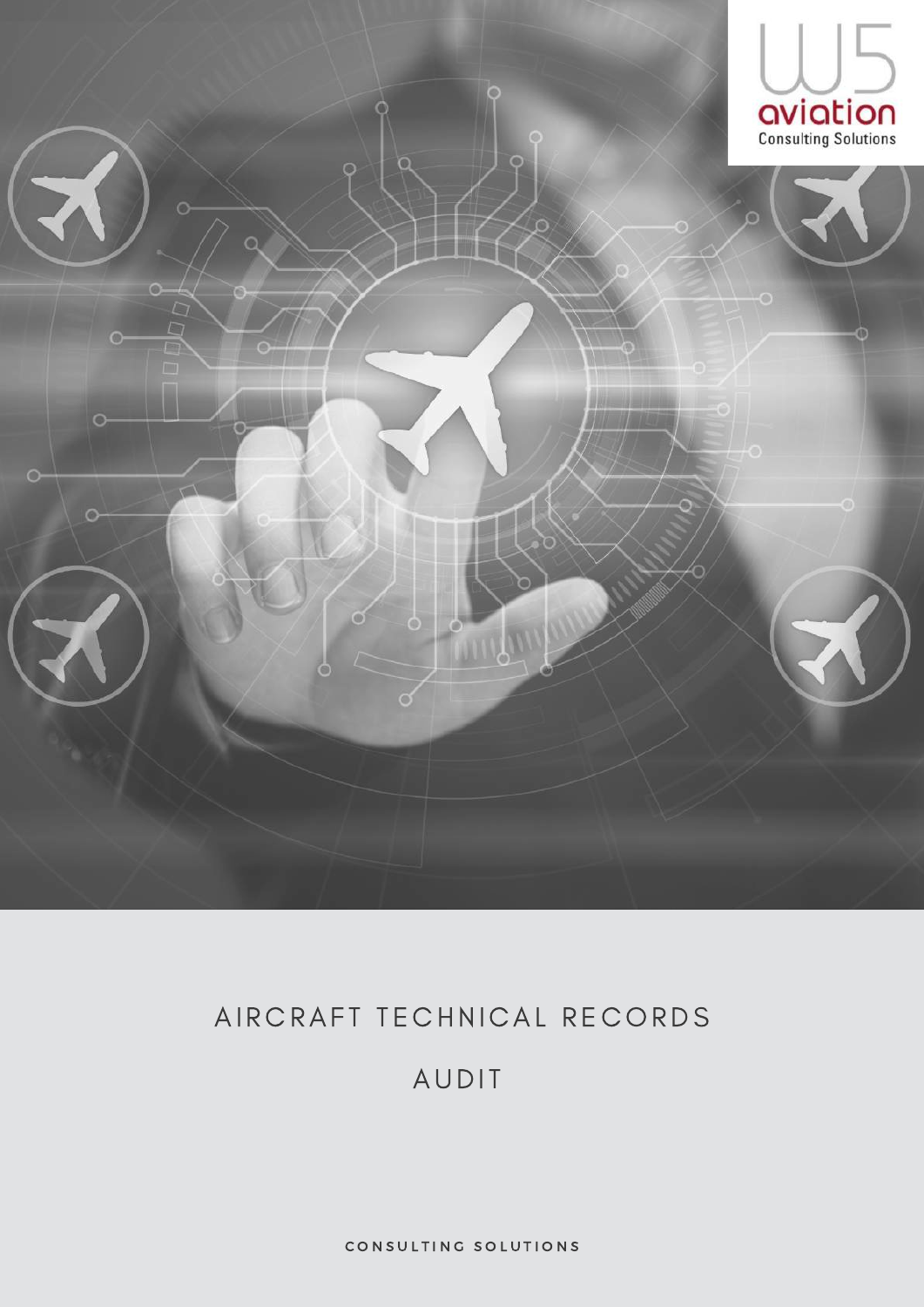# CONTENTS



#### 0 3

A B O U T A I R C R A F T TECHNICAL RECORDS A U D I T

L E V E L I A U D I T 0 4

L E V E L 2 A U D I T 0 5

L E V E L 3 A U D I T 0 7

P R E - P U R C H A S E INSPECTION REPORT R E V I E W 0 9

FOLLOW-UP SERVICES 1 0

C O N T A C T 1 1

**The Committee of the Committee**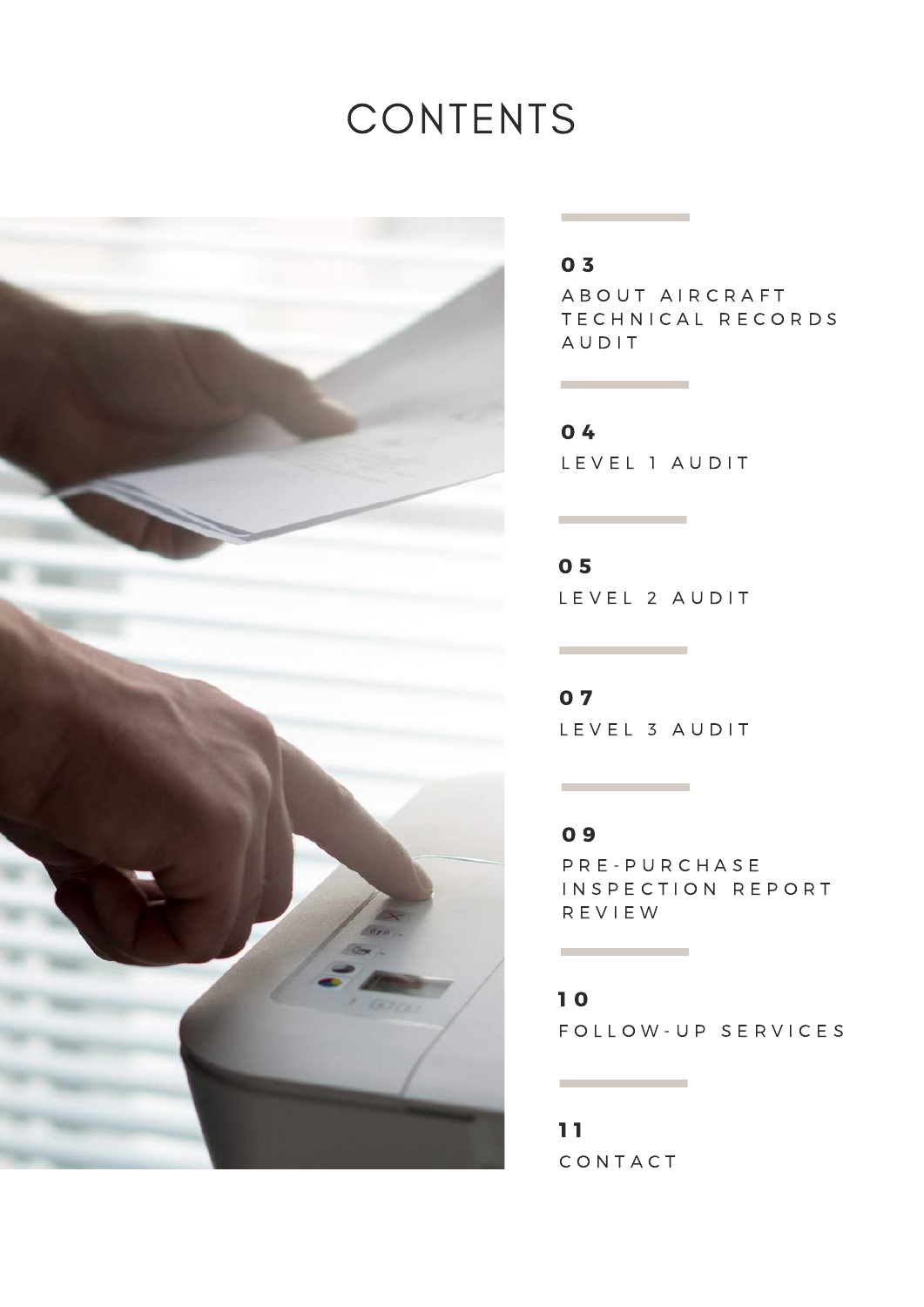# ABOUT AIRCRAFT TECHNICAL RECORDS AUDIT

#### Dear valued customer,

W5 Aviation LLC is pleased to offer support with your aircraft documentation needs. We have gained extensive experience in auditing, and where necessary correcting, the technical history files of various aircraft types during pre-purchase inspections, in preparation for an Airworthiness Review or as part of the registration and/or operator change process.

The goal of every documentation audit is to provide the client with an accurate status of the aircraft records in respect to the aircraft history, component inventory, modification and maintenance status.

The information provided in our clear and structured reports will help the owner, operator or prospective buyer to make the right decisions or plan the action needed. Every review has a different focus depending on the clients requirements. In order to meet these individual needs W5 Aviation has introduced three different audit levels.

Please don't hesitate to contact us for a proposal tailored to your specific requirements.

uhas La

LUKAS WEISS DIRECTOR

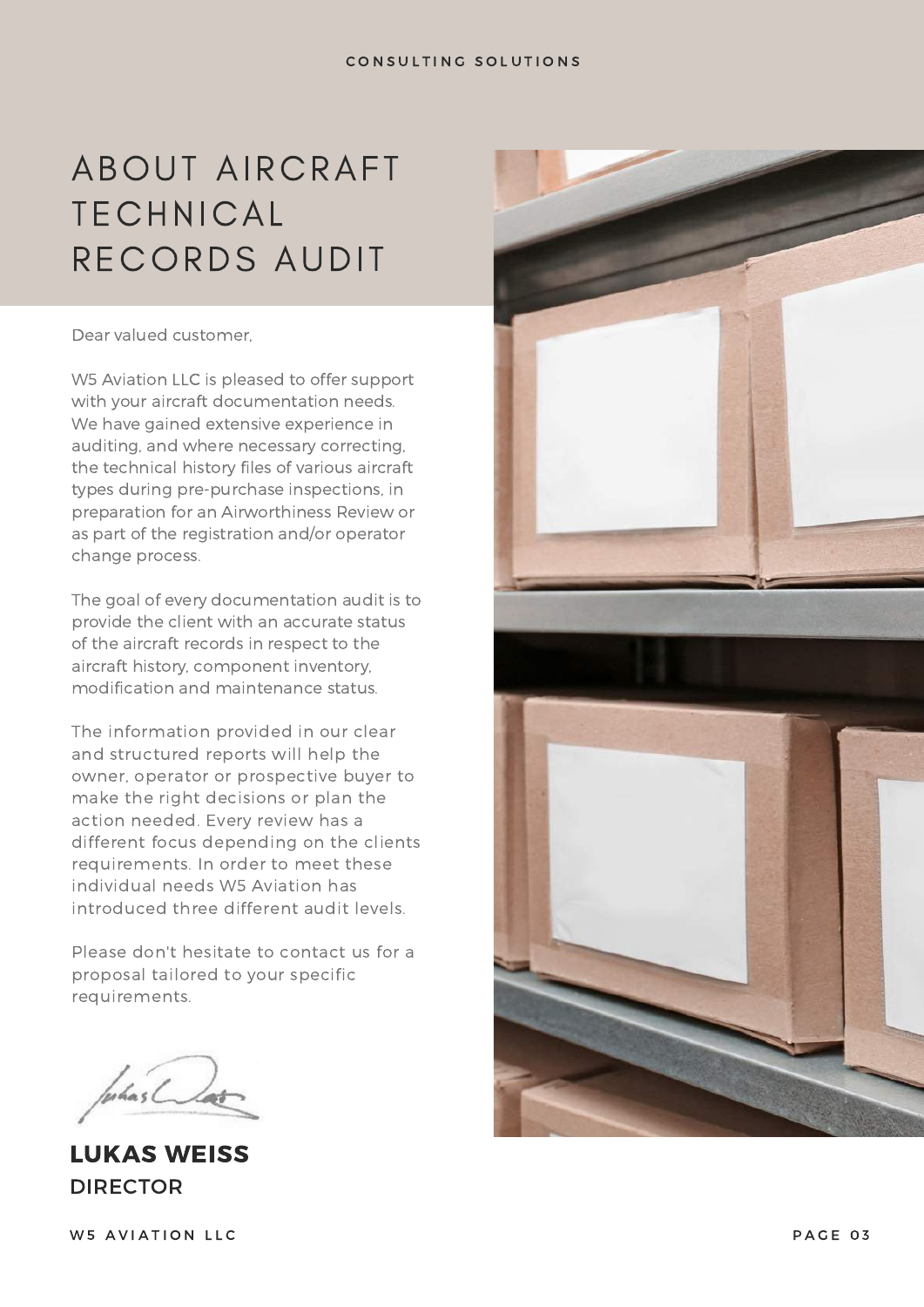## LEVEL 1 AUDIT

#### DESIGNED FOR:

Owner/Operator change of new aircraft with a maximum of 2 years time in service;

I dentification of suitable aircraft during a selection process for purchase;

Bank or Lease Audit.



#### THE FOLLOWING WILL BE REVIEWED BY MEANS OF SAMPLING

 $\oslash$ Aircraft records inventory;  $\bigcirc$ Aircraft Documents (CofA, CofR, W&B, etc.)  $\bigcirc$ Owner and operator history;  $\bigcirc$ Power by the hour programs status;  $\bigcirc$ General maintenance status data and due projection;  $\bigcirc$ Review of upcoming major maintenance tasks;  $\bigcirc$ Major Modification Status;  $\bigcirc$ Damage history as provided by current owner;  $\oslash$ Major MRO work reports;  $\oslash$ Compliance with current equipment requirements (i.e. Eurocontrol mandates ).

Estimated Effort: 2 days including survey and reporting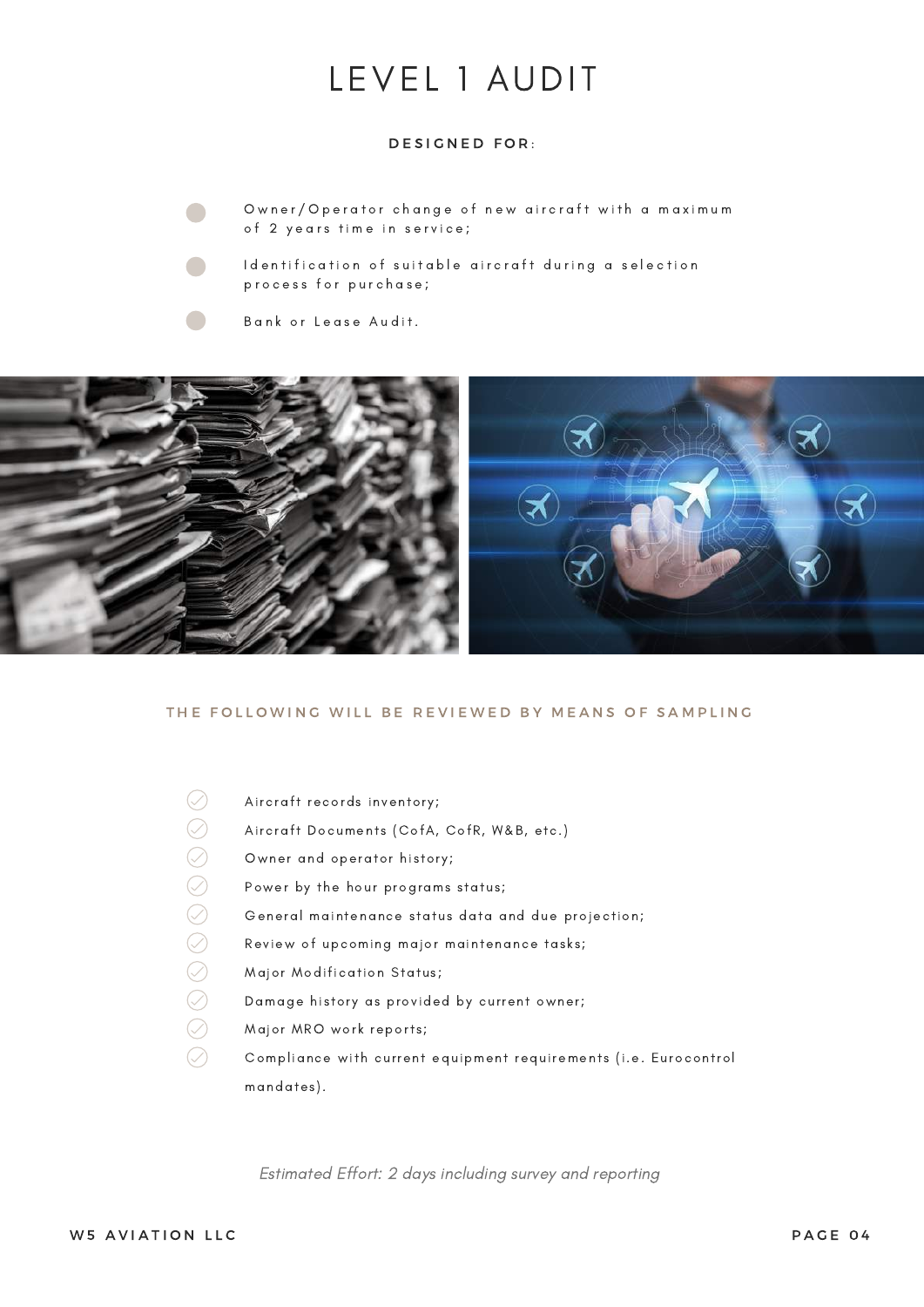## LEVEL 2 AUDIT

#### DESIGNED FOR:





Please refer to the next page for further information on Level 2 Audit.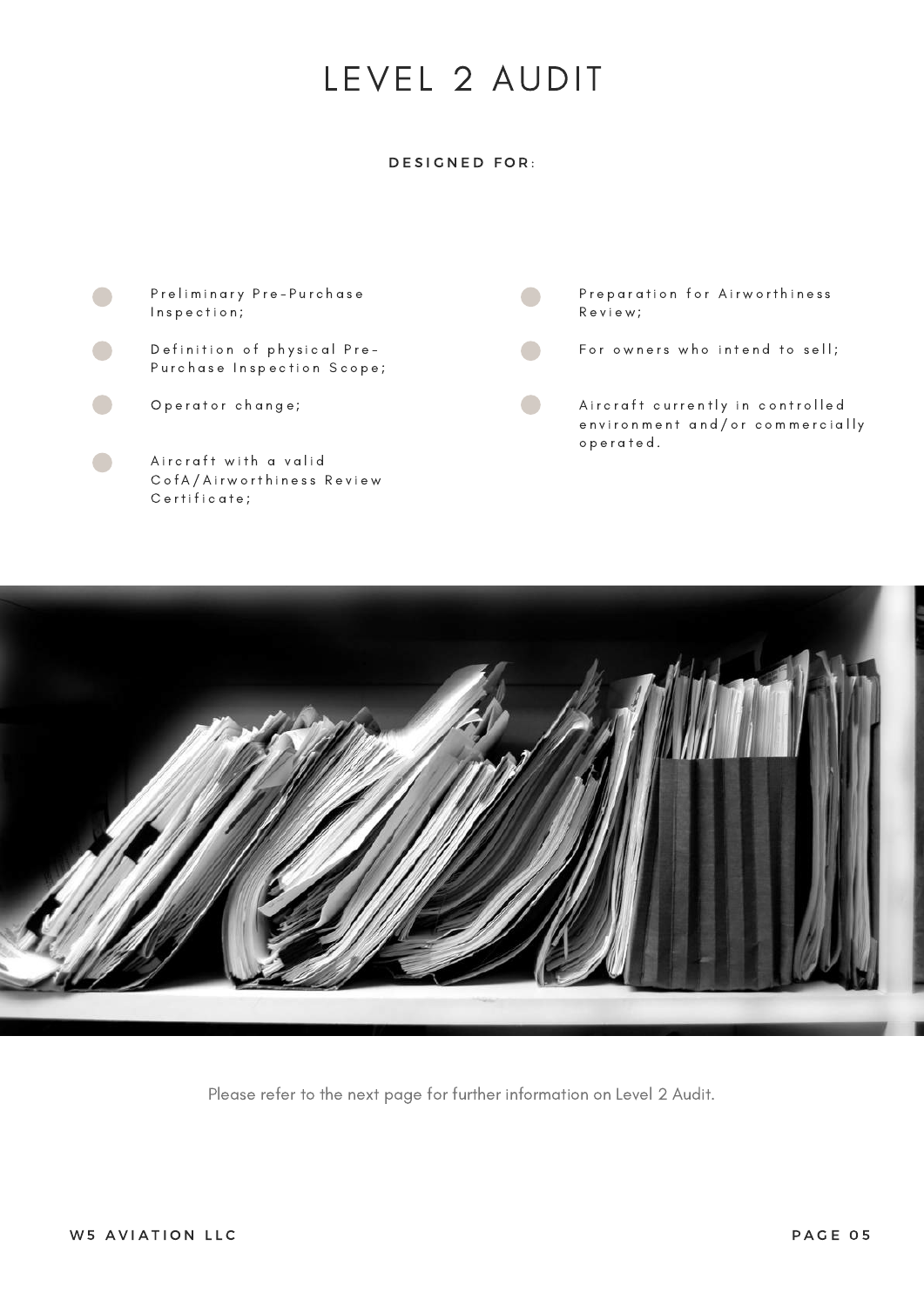### LEVEL 2 AUDIT

#### THE FOLLOWING WILL BE REVIEWED BY MEANS OF SAMPLING

| Aircraft records inventory;                                                |
|----------------------------------------------------------------------------|
| Aircraft Documents (CofA, CofR, W&B, etc.)                                 |
| New aircraft delivery documentation;                                       |
| Owner and operator history;                                                |
| Power by the hour programs status;                                         |
| General maintenance status data and due projection;                        |
| Review of upcoming major maintenance tasks;                                |
| Airworthiness Directive Status;                                            |
| Major Modification Status and availability of certification data;          |
| Service Bulletin Status with a focus on mandatory SBs;                     |
| Life Limited Parts Status;                                                 |
| Compliance with OEM & supplemental maintenance requirements;               |
| MRO maintenance reports for completeness;                                  |
| Quality of data on electronic maintenance tracking program;                |
| Compliance with current equipment requirements (i.e. Eurocontrol mandates) |
|                                                                            |

### INCLUDING

### THE FOLLOWING WILL BE REVIEWED BY A DETAILED



Estimated Effort: 4-5 days including survey and reporting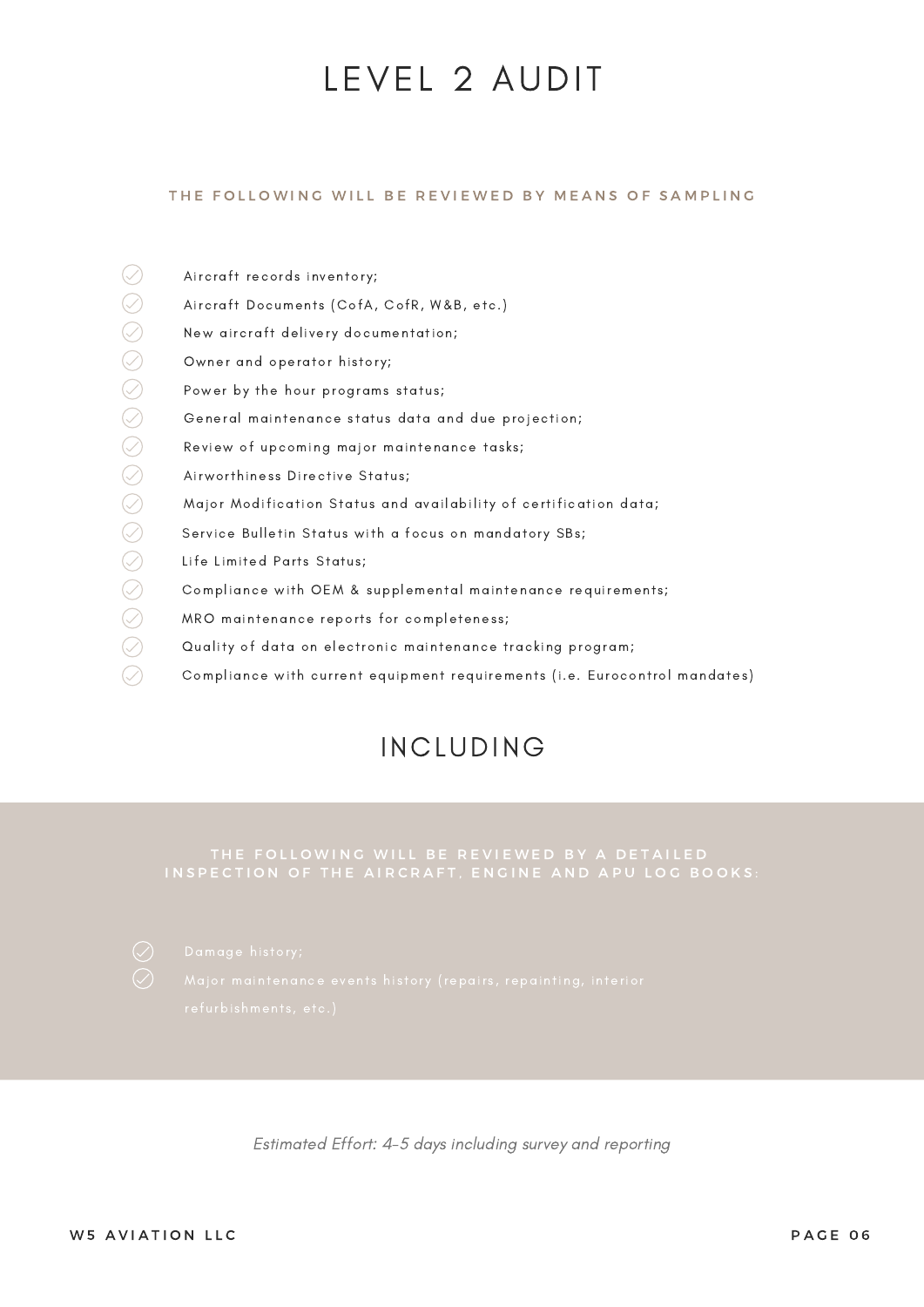## LEVEL 3 AUDIT

#### DESIGNED FOR:



- Aircraft with 10+ years time in s e r v i c e ;
- Aircraft currently not in controlled environment and/or privately operated.

Aircraft currently in long-term s t o r a g e ;

Aircraft without a valid C of A / Airworthiness Review C e r t i f i c a t e



Please refer to the next page for further information on Level 3 Audit.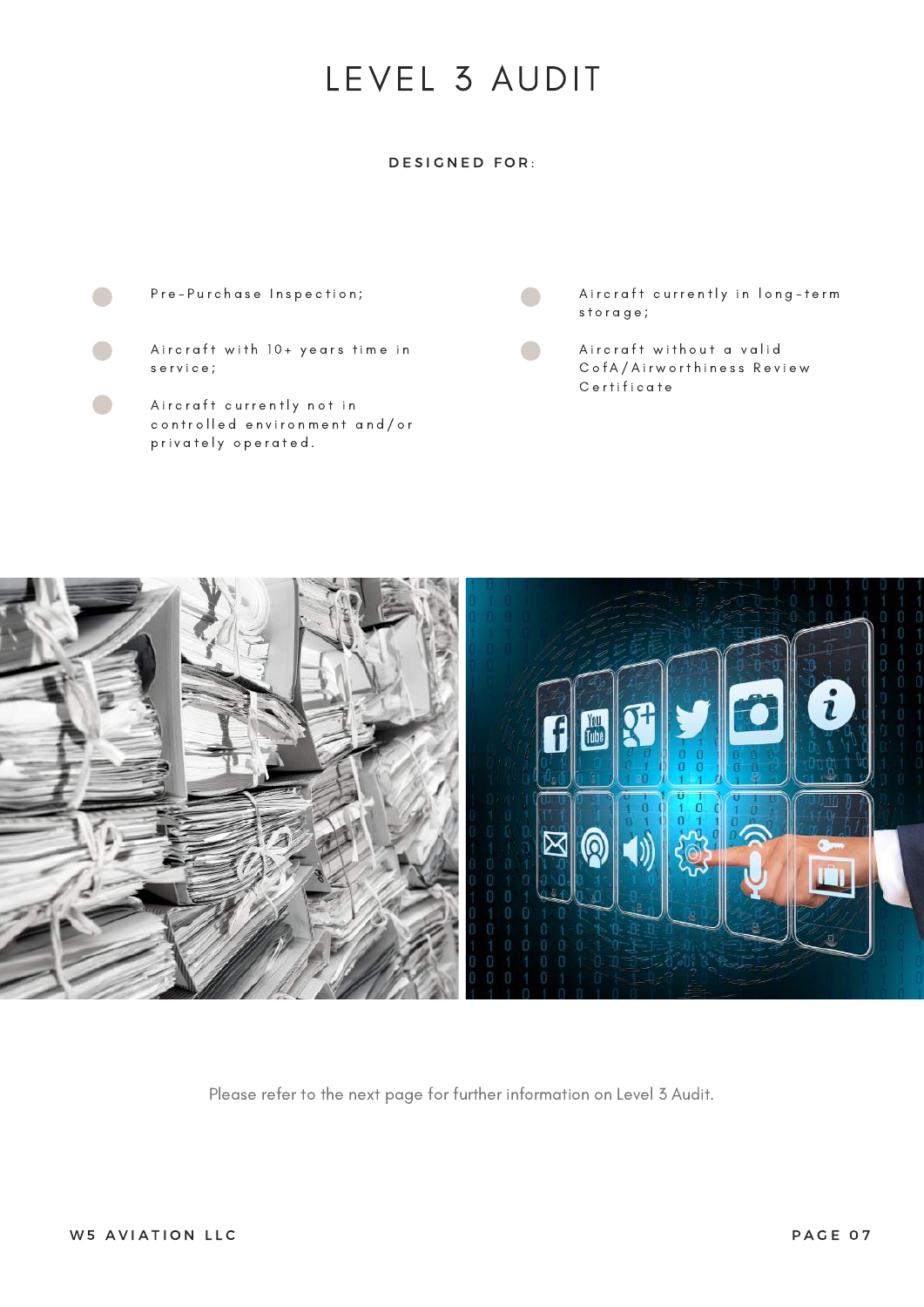### LEVEL 3 AUDIT

#### THE FOLLOWING WILL BE VERIFIED BY A COMPREHENSIVE REVIEW OF ALL AVAILABLE DATA (HARD COPY AND ELECTRONIC)

|                                   | Aircraft records inventory;                                                              |
|-----------------------------------|------------------------------------------------------------------------------------------|
|                                   | Aircraft Documents (CofA, CofR, W&B, etc.)                                               |
| $\oslash$                         | New aircraft delivery documentation for completeness;                                    |
| $\oslash$                         | Owner and operator history;                                                              |
| $\oslash$                         | Power by the hour programs status;                                                       |
| ${\color{green}\mathcal{Q}}$      | General maintenance status data and due projection;                                      |
| $\oslash$                         | Review of upcoming major maintenance tasks and life limits;                              |
| $\oslash$                         | Airworthiness Directive Status;                                                          |
| ${\color{green}\mathcal{Q}}$      | Major Modification Status including availability and completeness of certification data; |
| $\oslash$                         | Service Bulletin Status;                                                                 |
| $\oslash$                         | Life Limited Parts Status and presence of parts certification;                           |
| $\oslash$                         | Compliance with OEM & supplemental maintenance requirements;                             |
| $\varnothing$                     | Validity and completeness of data on electronic maintenance tracking program with a      |
|                                   | focus on scheduled maintenance, AD compliance, life limited parts;                       |
|                                   | Damage history;                                                                          |
| $\heartsuit$                      | Major maintenance events history (repairs, repainting, interior refurbishments, etc.)    |
| $(\hspace{0.2cm}\mathopen{\vee})$ | MRO maintenance reports for completeness (compliance records, release certification);    |
|                                   | Compliance with current equipment requirements for country intended registration         |

Estimated Effort: 8-14 days including survey and reporting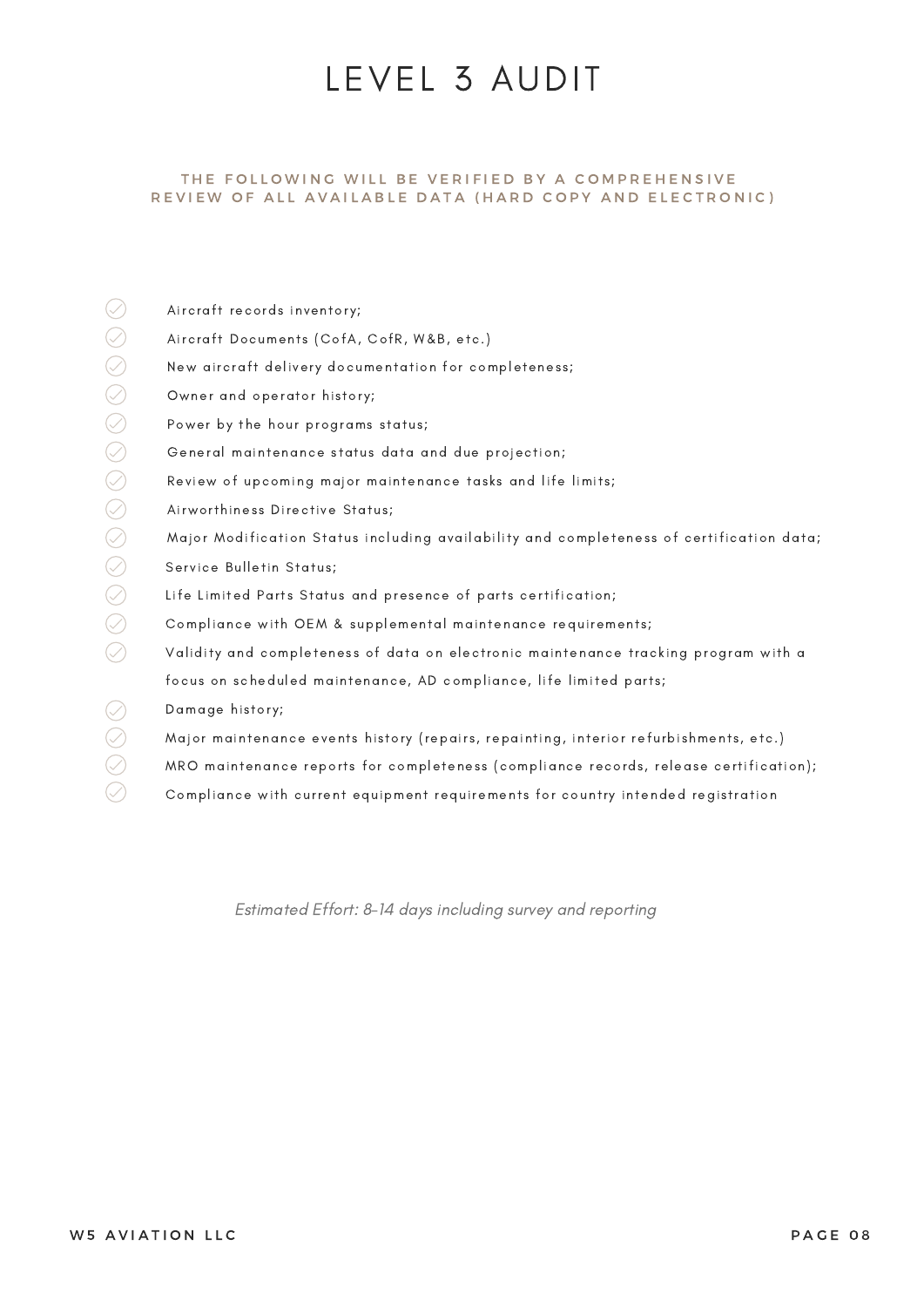## PRE-PURCHASE INSPECTION REPORT REVIEW

#### DESIGNED FOR:



Representing the client's interests in respect to the contract;



Confirming the eligibility of the findings in respect to airworthiness and contract;

Minimizing cost for rectifications.



#### THE FOLLOWING WILL BE REVIEWED BY AS A MINIMUM

| Completion of all inspection tasks as per work scope;                    |
|--------------------------------------------------------------------------|
| Correctness and completeness of work report;                             |
| Inspection findings;                                                     |
| Evaluation of inspection findings in respect to the purchase / trade     |
| agreement;                                                               |
| Identification of inspection findings affecting airworthiness;           |
| Identification of inspection findings affecting the future registration; |
| Part 145 Proposals for rectifications in regards to scope, cost and      |
| leadtime.                                                                |

A report will be issued including general comments and recommendations especially in respect to the findings and associated rectifications.

Estimated Effort: 2 days including survey and reporting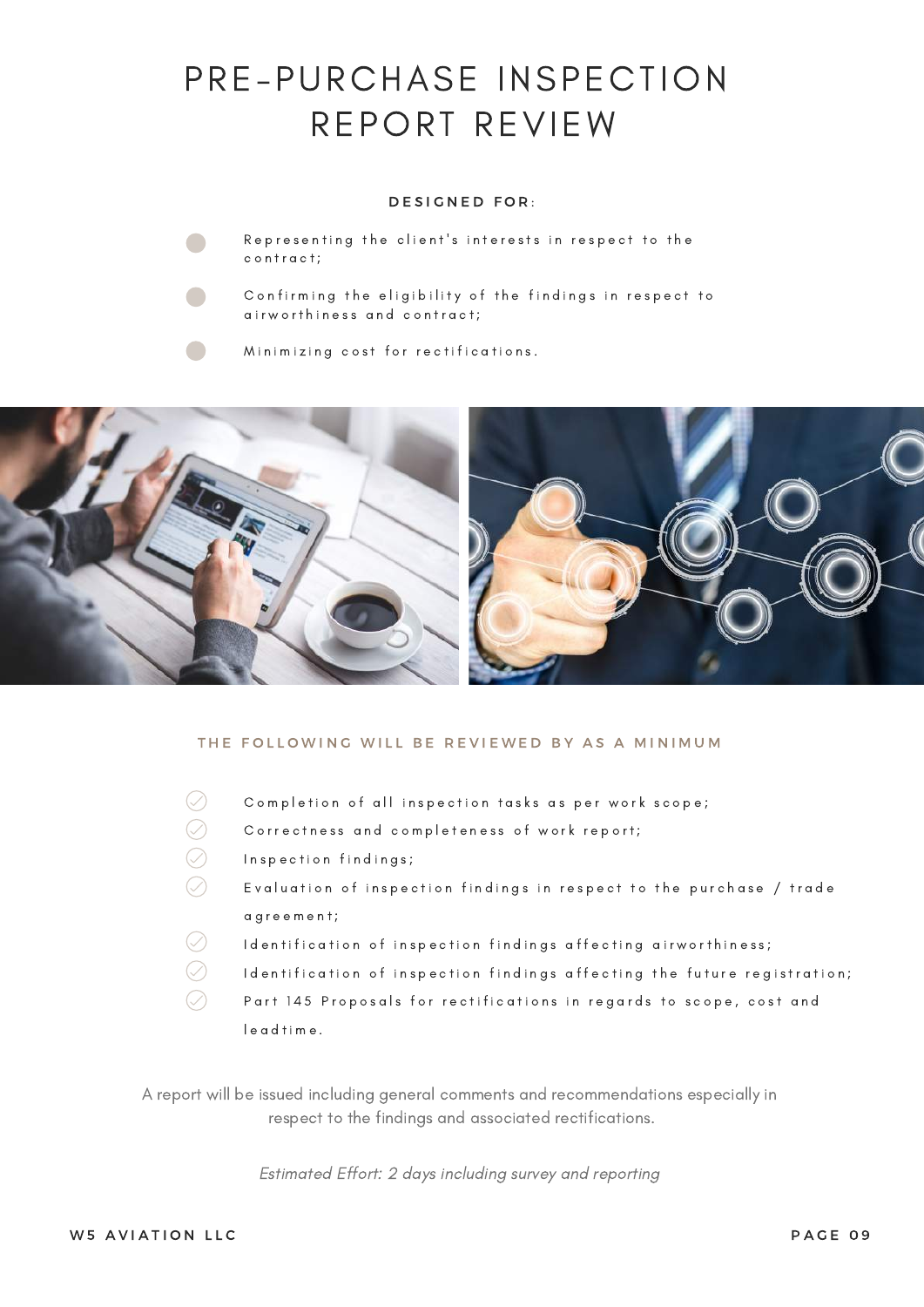### FOLLOW-UP SERVICES

#### THE FOLLOWING SERVICES CAN BE OFFERED AS REQUIRED BY THE CUSTOMER. THE WORK WILL BE INVOICED AS PER RESULT:

#### MONITORING OF CORRECTIVE ACTION

W5 Aviation will follow up the corrections of all discrepancies identified during the technical records audit. Performed corrections for each finding will be reviewed and accepted. This task includes liaison between the aircraft owner, operator and buyer as applicable. If desired we can also actively support the corrective action effort in cooperation with the operator/owner (i.e. electronic files updates, organizing the records, locating missing documentation, etc.)

#### 2

#### RECOVERY OF MISSING RECORDS

Aircraft with missing, incomplete or false records will not pass an Airworthiness Review, neither can they be marketed at the true value. W5 Aviation has experience in recovering missing data and complementing fragmentary files. We also have successfully reconstructed missing records under FAA AC43-9C and EASA AMC M.A.305(H).

4

#### INVENTORY AND TECHNICAL HISTORY FILES REORGANIZATION

All records are sorted chronologically and the filing system optimized if necessary. A master inventory will simplify the localization of an individual record in the future. If requested, all or selected technical records will be scanned and organized in electronic format.

 $\rightarrow$  Please refer to our separate "Aircraft Records Management" brochure for further information.

1

#### MONITORING OF TECHNICAL PRE-PURCHASE INSPECTION FINDINGS **RECTIFICATIONS**

The rectification action carried out by the contracted Part 145 organization will be monitored for quality, proper documentation, lead time and adherence to cost budget.